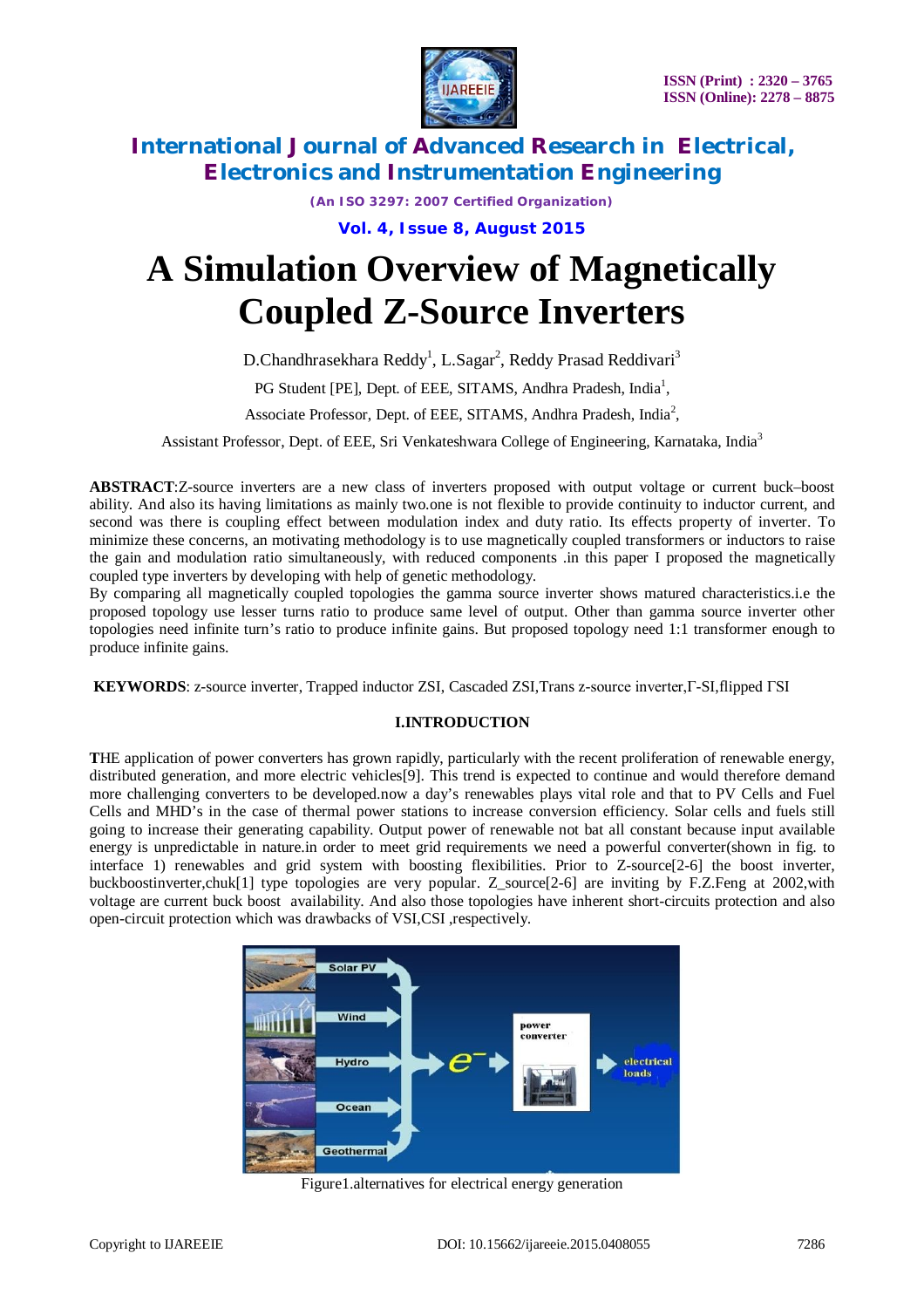

*(An ISO 3297: 2007 Certified Organization)*

## **Vol. 4, Issue 8, August 2015**

The development impedance-source inverters says mainly two ways

- 1. Primary revolution
- 2. Secondary revolution

The traditional Z-source inverter and its modifications.(quasi-ZSI, embedded ZSI, embedded dc bus ZSI )[11- 12]& trapped inductor based models, hybrid models(cascaded types)[15] coming under primary revolution.

The magnetically coupled ZSI[19-21] makes secondary revolution. And this type of topologies shows matured characteristics compared to primary stage ZSI's.is Cleary mentioned in fig.2.



Figure2.impdence-source inverters



#### *1. Traditional Z-source inverters*

These types of topologies are primary models in impedance networks.by placing X-shaped LC components in between source and inverters



#### *Genetic derivation methodology*

*The equation analysis is clearly discussed below*

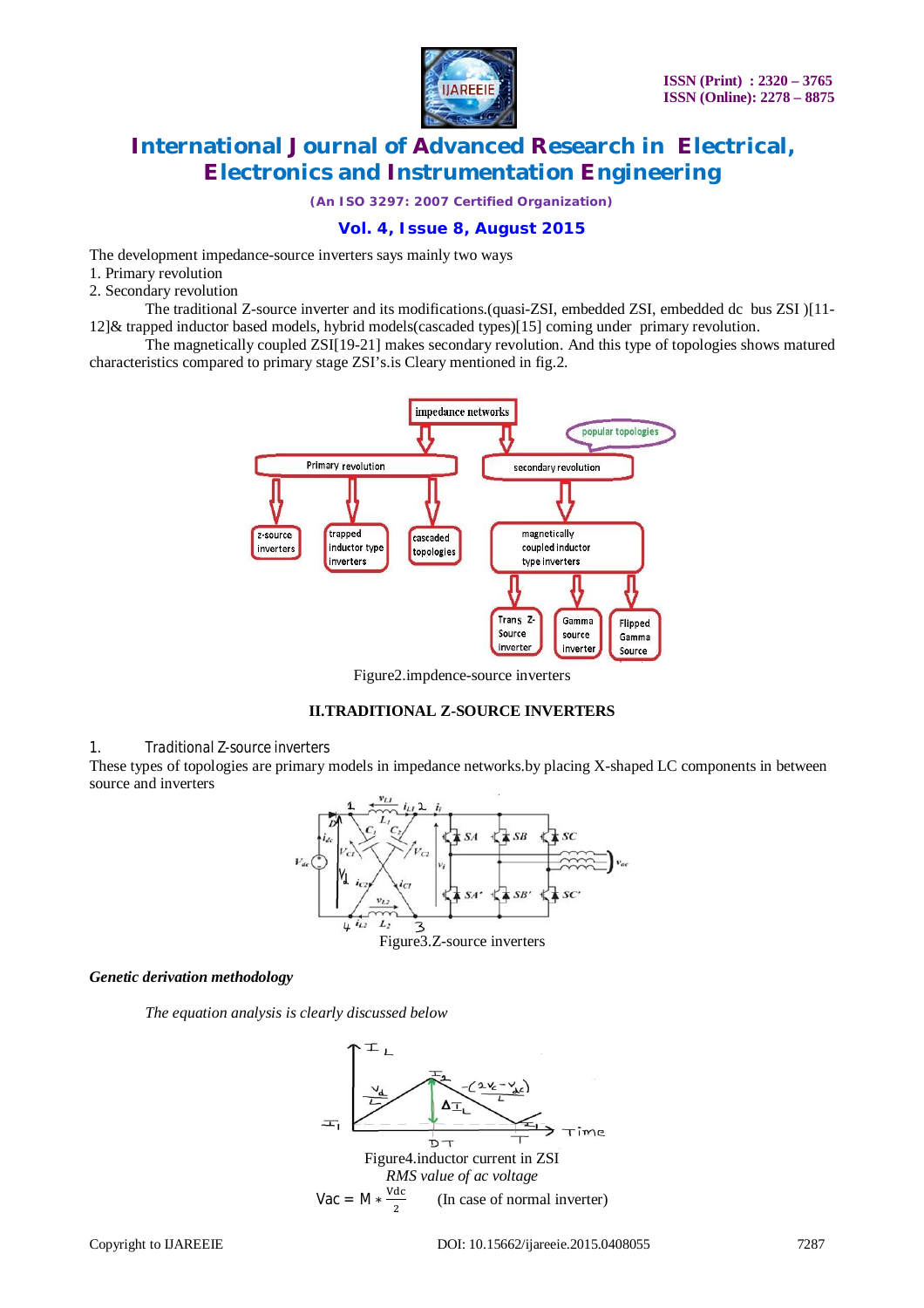

*(An ISO 3297: 2007 Certified Organization)*

## **Vol. 4, Issue 8, August 2015**

Vac = M  $\ast$  B  $\ast \frac{\text{Vdc}}{2}$  $rac{ac}{2}$  (In case of Z- Source inverter)

*Major disadvantages of ZSI* 

- 1. Not flexible to provide continuity to inductor currents<br>  $\geq$  It effects on inductor size and max frequency limit
- $\triangleright$  It effects on inductor size and max frequency limit 2. Coupling effect between modulation index and sho
- 2. Coupling effect between modulation index and shoot through duty ratio

Boost factor
$$
\uparrow B = \frac{vi}{vdc} = \frac{1}{1-2D\uparrow}
$$
  
\n
$$
\text{gain}\uparrow \text{G} = \frac{vac}{vdc} = \frac{M\downarrow}{1-2D\uparrow} = M\uparrow B
$$
\n
$$
\text{Where } \uparrow D = 1 - M\downarrow = 1 - \frac{v_{r\downarrow}}{v_c}
$$

#### *2. Trapped inductor type ZSI*

The inductors going into modify such way that the high gain requirements. Here energy can transfer in both modes



Figure5.trapped inductor Z-source inverters

It's really show improvement to provide continuity to inductor currents so inductor size come down further by this topology. But the coupling effect still persists in network.

### 3. Hybrid ZSI(cascaded ZSI)

In this type of topologies we can increase boost factor and gain but still the drawbacks is following along this model.



Figure6.trapped inductor Z-source inverters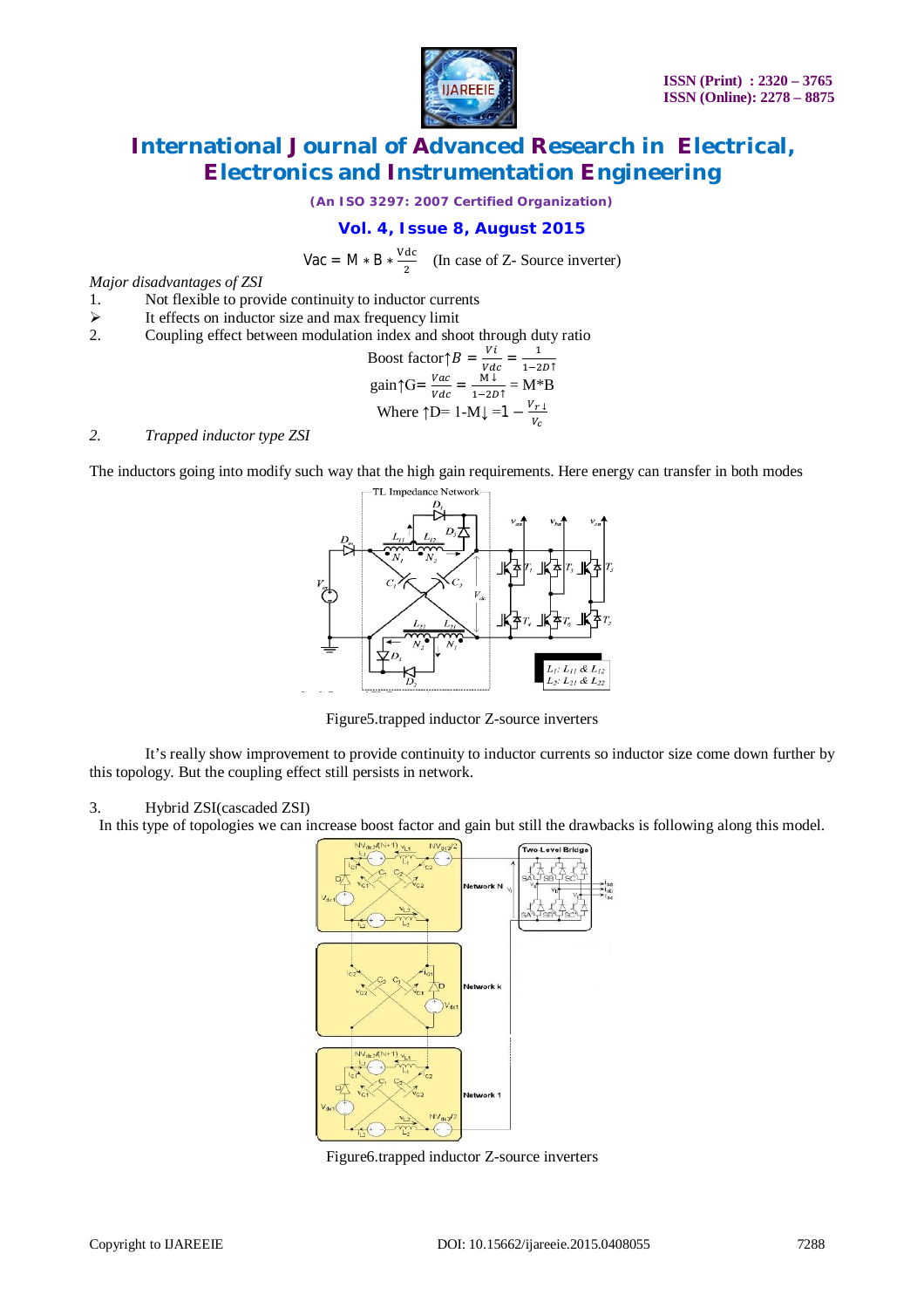

*(An ISO 3297: 2007 Certified Organization)*

**Vol. 4, Issue 8, August 2015**

### **III.IMPROVED Z-SOURCE INVERTERS**

This model is also called as magnetically coupled models.by eliminating all drawbacks in primary models eliminated by these models. See given table and fig.7 for further details.in that table we can observe that there is

|                                          | <i>Boost</i><br>converter | Z-Source<br>Inverter             | Magnetically<br>Coupled Z-Source<br>Inverter |
|------------------------------------------|---------------------------|----------------------------------|----------------------------------------------|
| <b>Boost</b><br>factor(B)                | $1-d$ ↑                   | $1-2d$ 1                         | $1 - (\gamma + 1) * d$                       |
| Input to<br>output<br>gain(G) $\uparrow$ | No ac<br>conversion       | $0.5 * M \downarrow$<br>$1-2d$ 1 | $0.5 * M$<br>$1 - (\gamma + 1) * d$          |

TABLE I

alternative for gain increment is turns ratio in magnetically coupled converters. Its eliminates coupling effect because doesn't vary the modulation inductor and so duty ratio



D(constant)= 1-M(constant)

Figure7.duty ratio relationship among impedance source inverters

Above figure clearly explains how the magnetically coupled ZSI are going to eliminates the coupling effect called D=1-M by making M as constant.



Figure8.alternatives to boost gains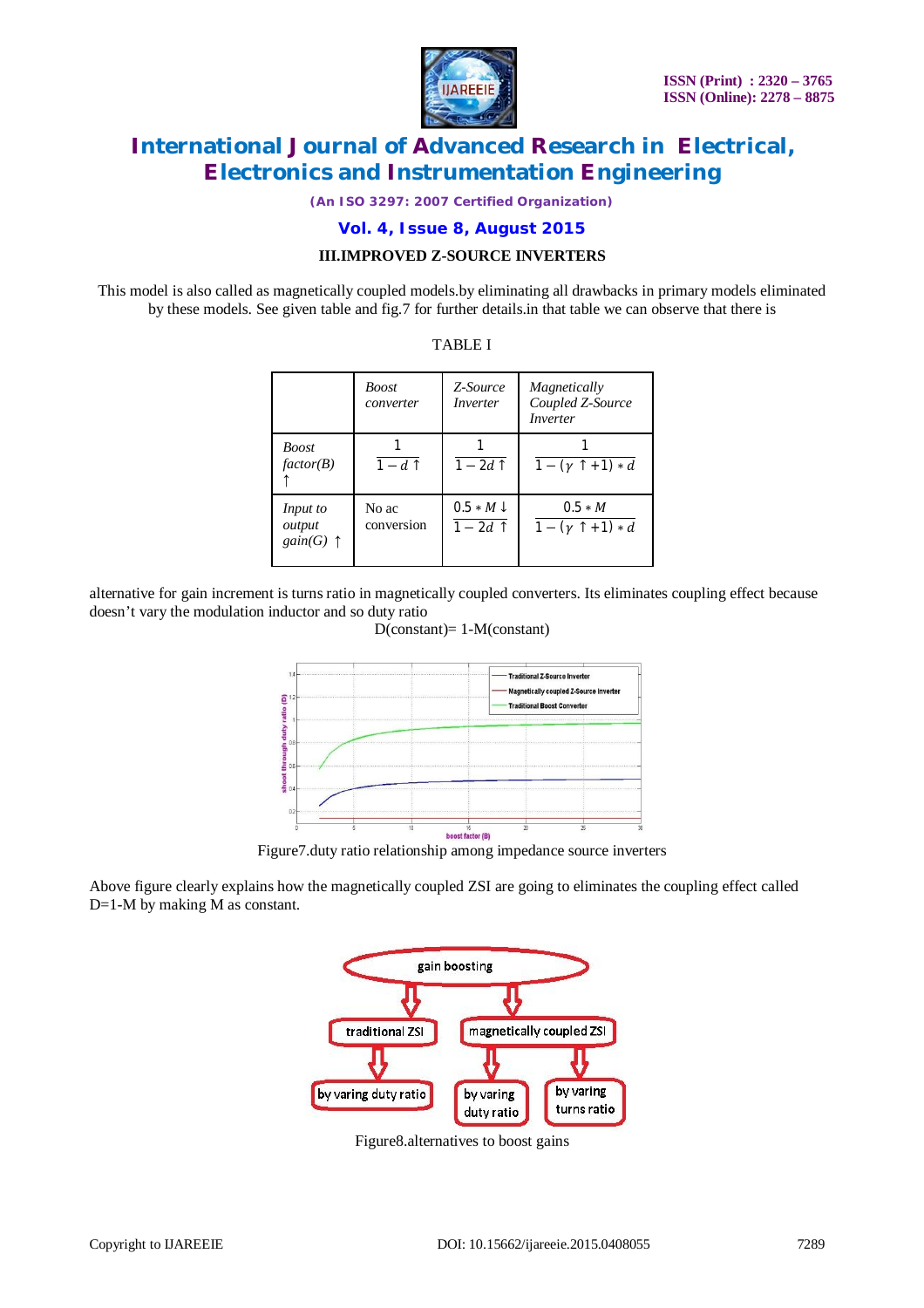

*(An ISO 3297: 2007 Certified Organization)*

### **Vol. 4, Issue 8, August 2015**

# **IV.CONCEPT OF MAGNETICALLY COUPLED z-SOURCE INVERTERS**



Fig 9.basic block diagram of developments of impedance networks

### TABLE -II DERIVATIVE EXPLORATION OF MAGNETICALLY COUPLED ZSI

| Feature                                                   | Traditional Z-                                      | Mutually coupled inductor type                                                                                                                                  |                                                                                                                             |                           |                                              | comments                                                                                   |
|-----------------------------------------------------------|-----------------------------------------------------|-----------------------------------------------------------------------------------------------------------------------------------------------------------------|-----------------------------------------------------------------------------------------------------------------------------|---------------------------|----------------------------------------------|--------------------------------------------------------------------------------------------|
|                                                           | source                                              | Trans Z-Source (TZ)                                                                                                                                             | $\Gamma$ – Source $(\Gamma)$                                                                                                | Flipped $\Gamma$ – Source |                                              |                                                                                            |
|                                                           |                                                     |                                                                                                                                                                 |                                                                                                                             | $(f\Gamma)$               |                                              |                                                                                            |
| Turns ratio<br>relationship<br>for gain<br>equalization   | Not applicable                                      | $\gamma_{TZ} = \frac{1}{v_{r-1}} = \gamma_{fT} - 1 = \frac{W_1}{W_2}$<br>5.1(a)                                                                                 |                                                                                                                             |                           |                                              | -when $5.1$ (a) = 1, response of<br>traditional and mutually<br>coupled inverters are same |
| Turns ratio                                               | Not applicable                                      | Increasing<br>Decreasing                                                                                                                                        |                                                                                                                             | Increasi                  | $-\gamma_{TZ}$ and $\gamma_{fT}$ can becomes |                                                                                            |
| trend & range                                             |                                                     | $2 \geq \gamma_r > 1$<br>$1 \leq \gamma_{TZ}$<br>ng                                                                                                             |                                                                                                                             | $2 \leq \gamma_{f\Gamma}$ | excessive at high gain                       |                                                                                            |
|                                                           |                                                     |                                                                                                                                                                 |                                                                                                                             |                           |                                              | $-\gamma_r$ approaches 1 at high<br>gain                                                   |
|                                                           |                                                     |                                                                                                                                                                 |                                                                                                                             |                           |                                              | $-\gamma_{fT}$ demands the most                                                            |
|                                                           |                                                     |                                                                                                                                                                 |                                                                                                                             |                           |                                              | turns                                                                                      |
| Range of                                                  | $0 \leq M_{r} \leq 1.15*(1-d_{r})$                  |                                                                                                                                                                 |                                                                                                                             |                           |                                              | -Upper limit $d_x$ required                                                                |
| modulation<br>ratio M                                     |                                                     |                                                                                                                                                                 |                                                                                                                             |                           |                                              | can be made smaller than<br>0.5 by adjusting $\gamma_x$                                    |
| Range of                                                  | $\overline{0} \le d_t < 0.5$                        |                                                                                                                                                                 |                                                                                                                             |                           |                                              | -upper limit of $M_x$ can be                                                               |
| shoot-through                                             |                                                     | $0 \le d_{TZ} < \frac{1}{\gamma_{TZ} + 1}$ $0 \le d_{T} < \frac{1}{1 + \frac{1}{1 + \frac{1}{1 + \frac{1}{1 + \cdots}}}$ $0 \le d_{fT} < \frac{1}{\gamma_{fT}}$ |                                                                                                                             |                           |                                              | high even at high gain                                                                     |
| duty ratio                                                |                                                     |                                                                                                                                                                 |                                                                                                                             |                           |                                              |                                                                                            |
| Capacitor                                                 |                                                     | $(1-d_t)*Vdc$ $(1-d_{TZ})*Vdc$                                                                                                                                  | $(1-d_r)*Vdc$                                                                                                               |                           | $(1-d_{fF}) * Vdc$                           | -same for all mutually                                                                     |
| voltage Vc                                                | $1 - 2 * d_t$                                       | $\overline{1-(\gamma_{TZ}+1)*d_{TZ}}$                                                                                                                           | $\frac{1 - \left(1 + \frac{1}{\gamma_{\Gamma}-1}\right) * d_{\Gamma}}{Vdc}$ $\frac{1 - \gamma_{\Gamma} * d_{f\Gamma}}{Vdc}$ |                           |                                              | coupled inverters if (a)<br>satisfied                                                      |
| DC link                                                   | Vdc                                                 | Vdc                                                                                                                                                             |                                                                                                                             |                           | Vdc                                          |                                                                                            |
| Voltage Vi                                                | $\overline{1-2*d_r}$                                | $\overline{1-(\gamma_{TZ}+1)*d_{TZ}}$                                                                                                                           | $\frac{1 - \left(1 + \frac{1}{\gamma_{\Gamma} - 1}\right) * d_{\Gamma}}{0.5 * M_{\Gamma} * V d_{\mathcal{C}}}$              |                           | $1 - \gamma_{fT} * d_{fT}$                   |                                                                                            |
| Peak output                                               | $0.5 * M_t * Vdc$                                   | $0.5 * M_{TZ} * Vdc$                                                                                                                                            |                                                                                                                             |                           | $0.5 * M_{fT} * Vdc$                         |                                                                                            |
| voltage Vac                                               | $1 - 2 * d_t$                                       | $1-(\gamma_{TZ}+1)*d_{TZ}$                                                                                                                                      | $\boxed{1 - \left(1 + \frac{1}{\gamma_{\Gamma} - 1}\right) * d_{\Gamma}}$                                                   |                           | $1 - \gamma_{f\Gamma} * d_{f\Gamma}$         |                                                                                            |
| <b>Shoot</b><br>-through                                  | $2 * i_{dc}$                                        | $(y_{TZ} + 1) * i_{dc}$                                                                                                                                         | $\frac{\frac{r^{2}-1}{\gamma_{r}+i_{dc}}}{\gamma_{r}-1}$                                                                    |                           | $\gamma_{f\Gamma} * i_{dc}$                  | -shoot-through currents<br>generally high                                                  |
| current $i_i$                                             |                                                     |                                                                                                                                                                 |                                                                                                                             |                           |                                              |                                                                                            |
| Magnetizing<br>current $i_m$ at<br>low voltage<br>winding | $\overline{2}$ * $i_{dc}$<br>$(2^*$ current $i_L$ ) | $(y_{T2} + 1) * i_{dc}$                                                                                                                                         | $\gamma_r * i_{dc}$                                                                                                         |                           | $\gamma_{f\Gamma} * i_{dc}$                  | -value of TZ&fT are the<br>same if (a) satisfied<br>-value for $\Gamma$ is smaller         |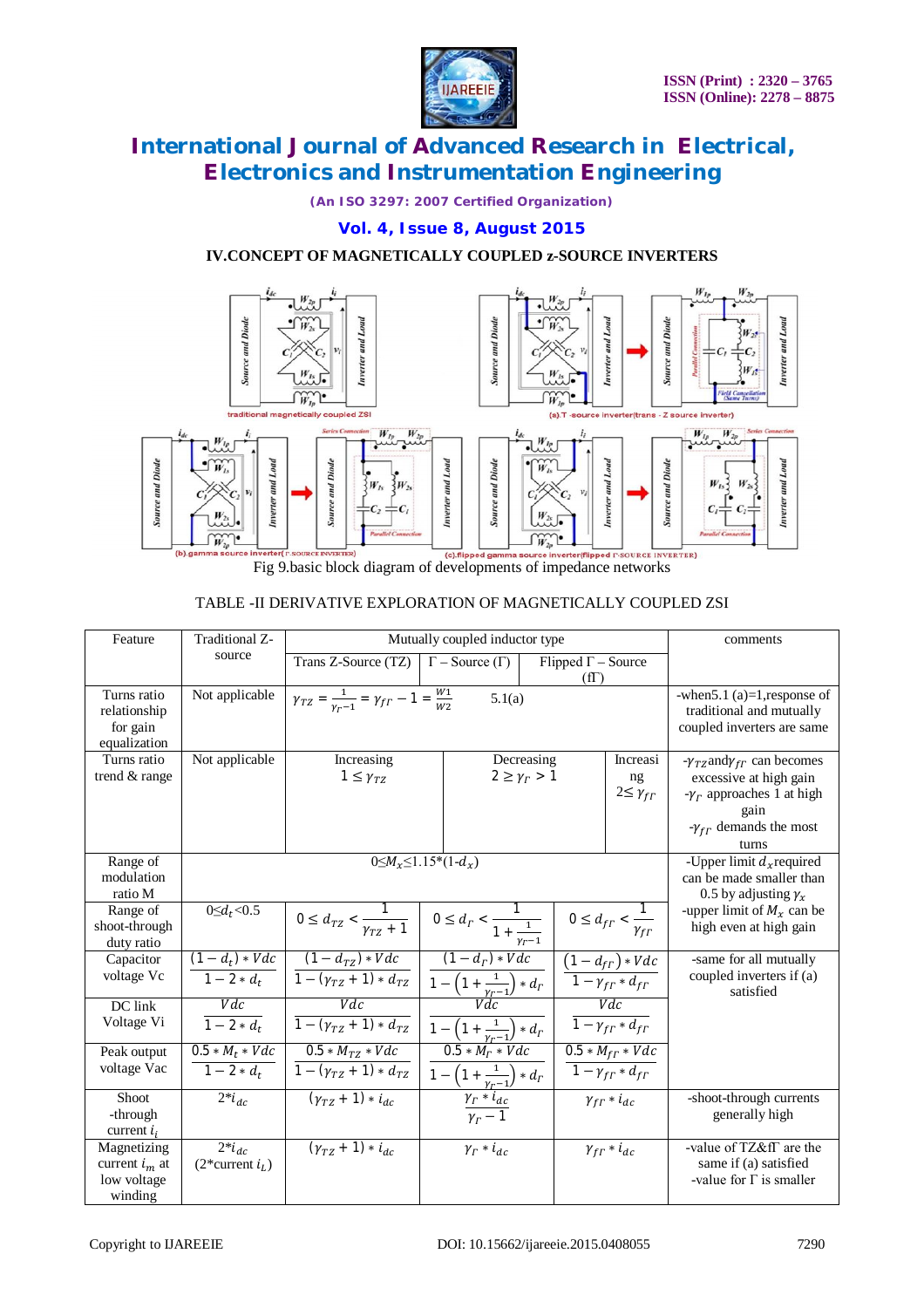

*(An ISO 3297: 2007 Certified Organization)*

## **Vol. 4, Issue 8, August 2015**

### 1. Trans Z-Source Inverters

By replacing traditional inductors by coupled transformer and simplified such a way that two form trans z-source network. Generally the name trans Z-source called T- source is mainly due to the shape of impedance circuit is clearly showed in fig.9 (a).



Fig10.circuit diagram of Trans Z-source inverter

Circuit analysis

*a) shoot trough*: diode is OFF and two switches in same leg ON at the same time to form shoot trough

$$
Vw1=yTZ^* Vw2; Vw2=Vc.
$$

### *b) non shoot trough***:** diode is ON and inverter acts they own work to form active state

$$
Vw2 = Vdc - VC; Vw1 = Vdc
$$
  
Capacitor voltage: 
$$
Vc = \frac{(1 - Dr) * Vdc}{1 - (1 + \gamma T)Dr}
$$
  
DC link voltage: 
$$
Vi = \frac{Vdc}{1 - (1 + \gamma T)Dr}
$$
  
AC RMS voltage: 
$$
Vac = \frac{0.5 * M * Vdc}{1 - (1 + \gamma T)Dr}
$$

### *2. gamma(Γ) source inverters*

By replacing inductors by coupled parameters and is shown clearly in the fig.9(b).it was the best and matured topology among all magnetically coupled models and that discussed later



Fig11.circuit diagram of gamma-source inverter

Circuit analysis

*a) shoot trough***:** diode is OFF and two switches in same leg ON at the same time to form shoot trough

$$
Vw1 = Vw2 + Vc ; Vw2 = Vc/(yTZ-1) .
$$

#### *c) non shoot trough***:** diode is ON and inverter acts they own work to form active state

$$
Vw2 = Vdc - VC ; Vw1 = \gamma \Gamma Z^* Vw2
$$

Capacitor voltage:

DC link voltage:

$$
Vi = \frac{Vdc}{1 - (1 + \frac{1}{\gamma r - 1})Dr}
$$

 $(1-Dr)*Vdc$  $1-(1+\frac{1}{2})$  $\frac{1}{\gamma r-1}$ ) Dr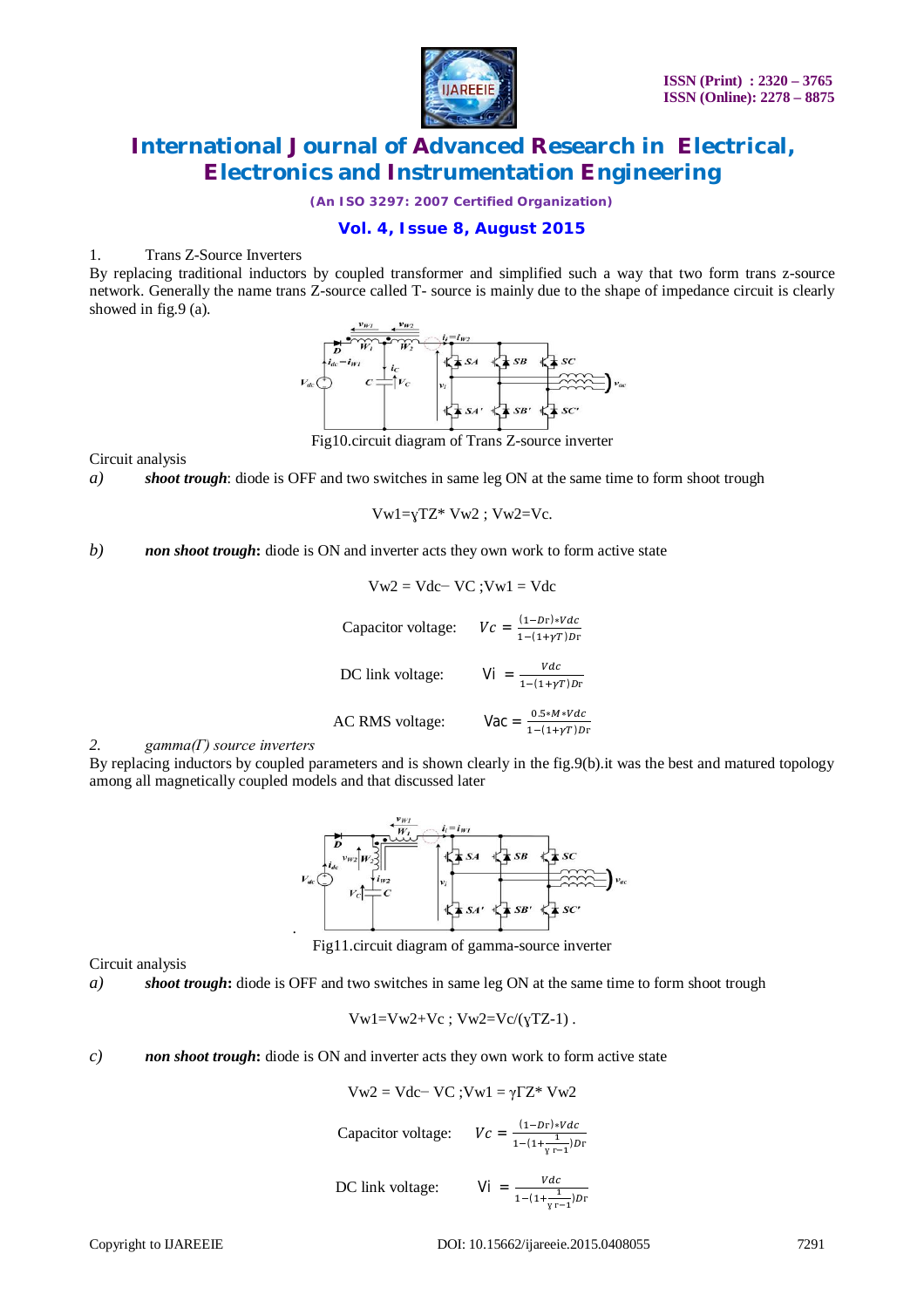

*(An ISO 3297: 2007 Certified Organization)*

## **Vol. 4, Issue 8, August 2015**

AC RMS voltage:

 $0.5 * M * Vdc$  $1-(1+\frac{1}{2})$  $\frac{1}{\gamma r-1}$ ) Dr

3. Flipped Gamma(7) source inverter

By replacing inductors by coupled parameters and is showed clearly in the fig 9(c).this topology impedance source is flipped impedance of gamma source



Fig11.circuit diagram of flipped gamma-source inverter

Circuit analysis

*a) shoot trough*: diode is OFF and two switches in same leg ON at the same time to form shoot trough

$$
Vw1=yTZ^* Vw2; Vw2=Vc.
$$

*b) non shoot trough***:** diode is ON and inverter acts they own work to form active state

$$
Vw2 = Vdc - VC-(\gamma 7-1)Vw1; Vw1 = Vdc
$$
  
Capacitor voltage: 
$$
Vc = \frac{(1 - Dr)*Vdc}{}
$$

Capacitor voltage: 
$$
Vc = \frac{(1 - D_{1}) \times V_{0}}{1 - (\gamma f \Gamma) D_{\Gamma}}
$$

### **V.COMPARITIVE OVERVIEW**



Fig12.gain variations in magnetically coupled topologies

### A. Gain Equalization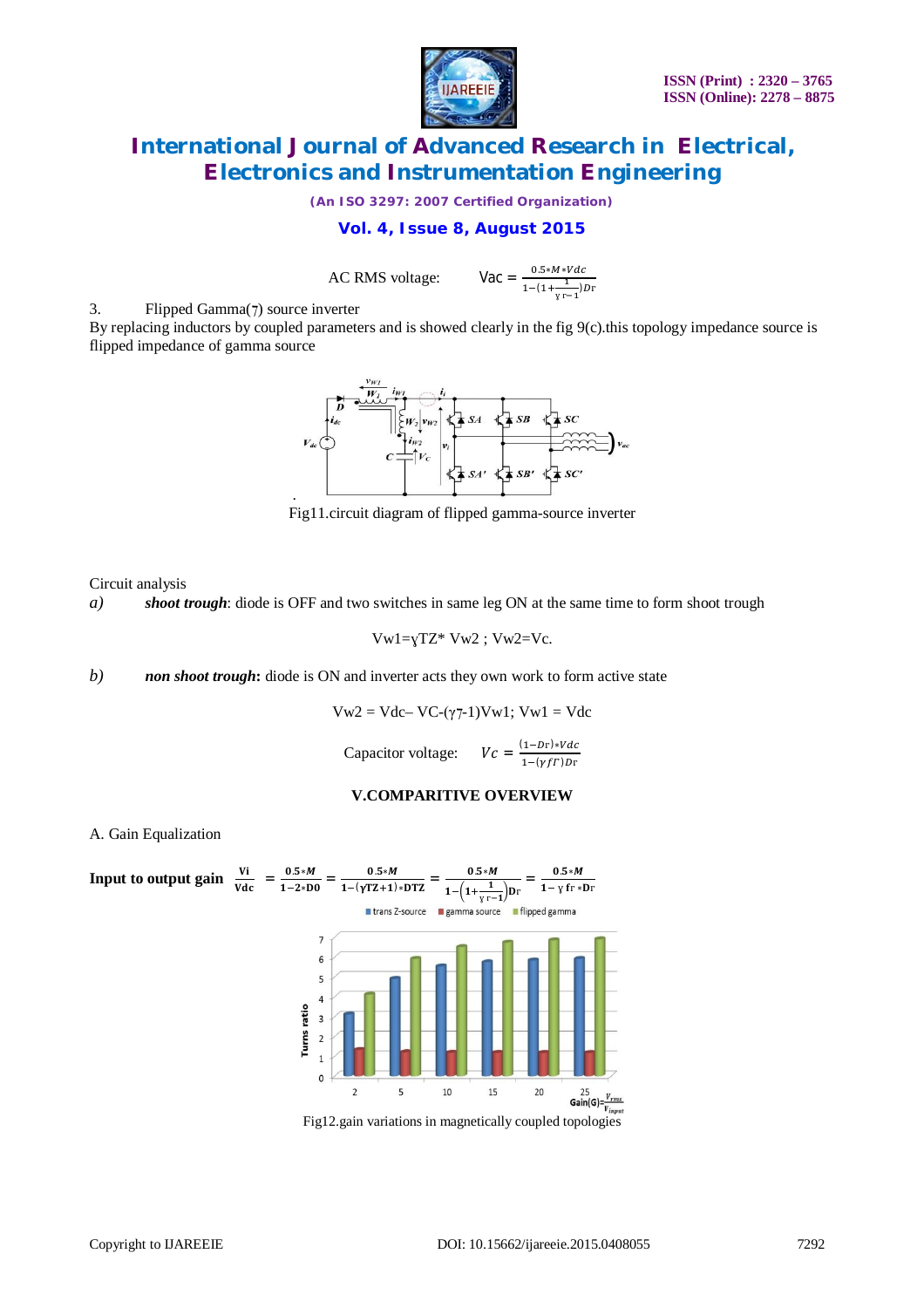

*(An ISO 3297: 2007 Certified Organization)*

### **Vol. 4, Issue 8, August 2015**

#### TABLE- III Turns ratio requirement to reach gain demands

| gain           | Z-source       | <b>Trans Z-source</b> |                     | Γ-source |                   | $Flipped \Gamma$ -source |                    |
|----------------|----------------|-----------------------|---------------------|----------|-------------------|--------------------------|--------------------|
| G              | D <sub>0</sub> | <b>DTZ</b>            | $1 \leq \gamma T Z$ | DГ       | $2 \geq y \geq 1$ | $D f \Gamma$             | $2 \leq \gamma$ fr |
| $\overline{2}$ | 0.3937         | 0.14                  | 3.107               | 0.14     | 1.3218            | 0.14                     | 4.107              |
| 5              | 0.4575         | 0.14                  | 4.92855             | 0.14     | 1.2029            | 0.14                     | 5.928              |
| 10             | 0.47875        | 0.14                  | 5.535               | 0.14     | 1.1806            | 0.14                     | 6.535              |
| 20             | 0.4893         | 0.14                  | 5.8392              | 0.14     | 1.171             | 0.14                     | 6.839              |
| 50             | 0.49575        | 0.14                  | 6.0214              | 0.14     | 1.1661            | 0.14                     | 7.0214             |

The above table and figure.12 says that compare to other topologies the gamma source inverter needs lesser turns ratio transformer for producing higher gains. And not only single concern, the Trans Z-source and Flipped Gamma source needs almost turns ratio= infinity to produce infinity .i.  $e\gamma_{Tz}$ ,  $\gamma_{f\Gamma\to\infty}$  at high gains. But the gamma source inverter needs turns ratio  $\gamma_{\Gamma \to 1}$  so the gamma source inverters going to produce higher gains at 1:1 transformer as placed there.it makes the size and weight low.

#### **B. Coupled transformer parameters**

Whenever we are using coupled parameters we must analyze how the magnetizing inductance and flux going to varies and what was the flux strength, those parameters must help to design transformers according to requirements.

$$
{L_m^1}_{rz} = {\gamma_{TZ} \over \gamma_{rz} + 1} \}^2 * {L_m^1}_{r} = {\gamma_{TZ} \over \gamma_{rz} + 1} \}^2 * {L_m^1}_{fr}
$$

If we substitute the turns here means we got below equation.it says the gamma source and flipped gamma source must need higher magnetizing inductance to store energy

$$
\{L_m^1\}_{TZ} = 0.489 * \{L_m^1\}_\Gamma = 0.489 * \{L_m^1\}_\Gamma
$$

By comparing all topologies we can says that gamma source inverter shows matured characteristics for voltage as a source.

#### TABLE –IV DESIGN ASPECTS OF SIMULATION OF VOLTAGE TYPE GAMMA SOURCE INVERTER

| <b>Components</b>                                         | <b>Values</b>                                                                                                                                                                                                                                           |  |
|-----------------------------------------------------------|---------------------------------------------------------------------------------------------------------------------------------------------------------------------------------------------------------------------------------------------------------|--|
| <b>Source</b>                                             | $V_{dc} = 100 V$                                                                                                                                                                                                                                        |  |
| <b>Magnetically</b><br>coupled<br>impedance<br>parameters | Winding turns $(w1)=66$<br>Winding turns $(w2)=46$<br>Turns ratio( $\gamma_{\Gamma}$ )=1.43<br>Coefficient of coupling $(k)=0.999$<br>Mutual inductance $(L_m)=0.4145mH$<br>Total transformer resistance=0.091 $\Omega$<br>Z-source capacitance C=220µF |  |
| <b>Inverter</b>                                           | $f_c = 10$ KHz<br>$f_r = 50$ Hz<br>$M_{\Gamma} = 0.85*1.15(3rd harmonic)$<br>$d_{\Gamma} = d_{\rm fr} = 0.14$<br>(boost)<br>$d_{\Gamma} = d_{\rm fr} = 0$<br>(buck)                                                                                     |  |
| <b>Filter</b>                                             | $L=6.3$ mH/phase                                                                                                                                                                                                                                        |  |
| Load                                                      | Resistive: $R=25\Omega/\text{phase}$<br>4KW(5HP),400V,1450RPM<br>Motor:                                                                                                                                                                                 |  |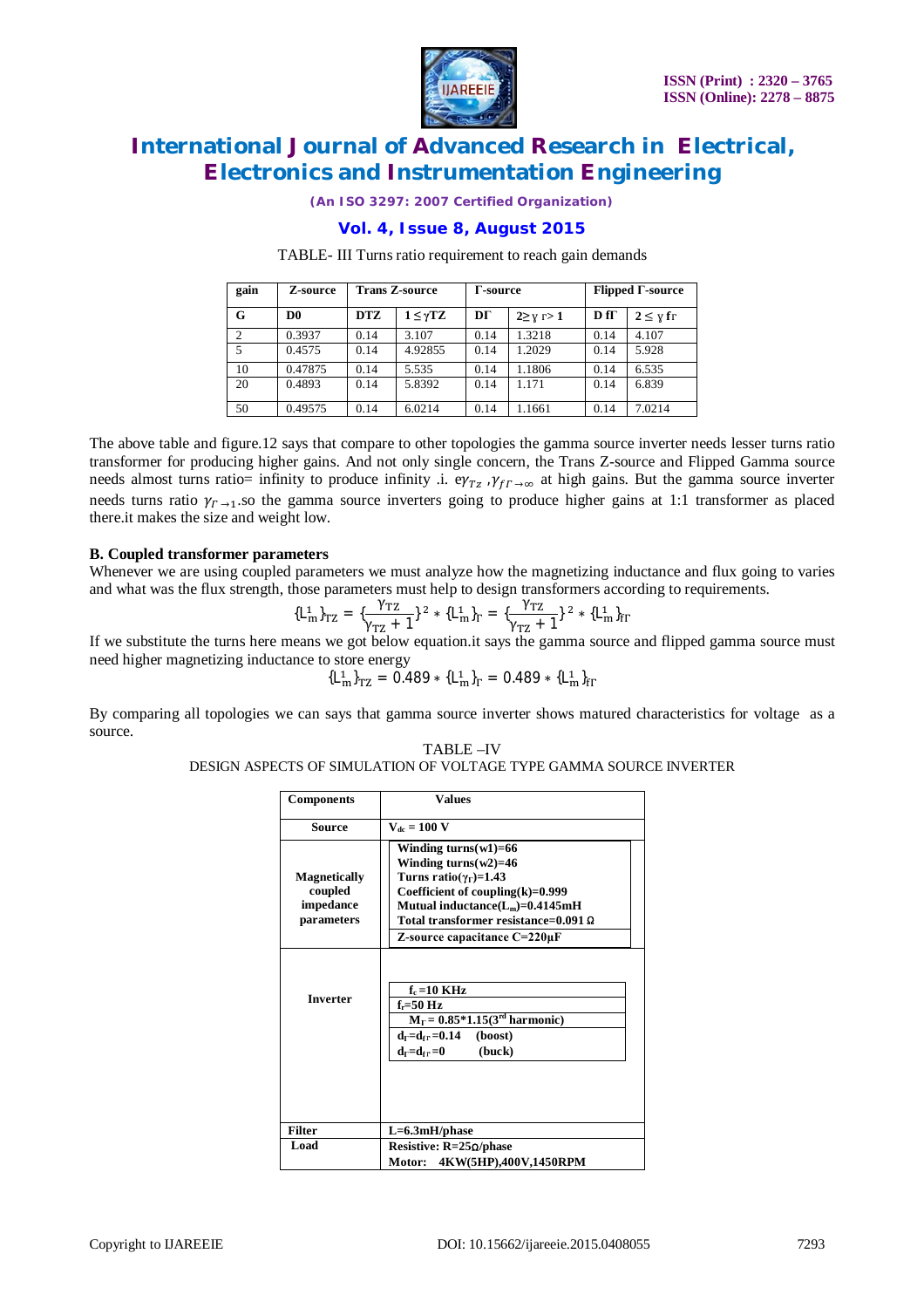

*(An ISO 3297: 2007 Certified Organization)*

### **Vol. 4, Issue 8, August 2015**

#### **V.RESULTS & DISCUSSIONS**

The gamma source inverters produces output voltages Vrms,Vc and fundamental components as given below 1.Capacitor voltage

$$
Vc = \frac{(1 - Dr)*Vdc}{1 - (1 + \frac{1}{\gamma r - 1})Dr} = \frac{(1 - 0.14)*100}{1 - (1 + \frac{1}{1.43} - 1)*0.14} = 160.922 \text{ volts}
$$
  
2.D.C Link voltage  

$$
Vi = \frac{Vdc}{1 - (1 + \frac{1}{\gamma r - 1})Dr} = \frac{100}{1 - (1 + \frac{1}{1.43} - 1)*0.14} = 187.11 \text{ volts}
$$
  
3.A.C RMS voltage  

$$
Vac = \frac{0.5 * M*Vdc}{1 - (1 + \frac{1}{\gamma r - 1})Dr} = \frac{0.5 * 0.85 * 100}{1 - (1 + \frac{1}{1.43} - 1)*0.14} = 79.52 \text{ volts}
$$

The same output voltage can produce by using Trans Z-source [18-19] and Flipped Gamma source also but the only change is orientation of connection and turns ratio requirement. That can be explaining clearly by using given equation and table.

$$
\gamma T Z = \frac{1}{\gamma \Gamma - 1} = \gamma f \Gamma - 1
$$

Where  $\gamma$ TZ= turns ratio in Trans Z-source γΓ=turns ratio in gamma source γfΓ =turns ratio in flipped gamma source



#### *TABLE –V TURNS RATIO REQUIREMENT*

Fig8.maximum constant boost PWM techniques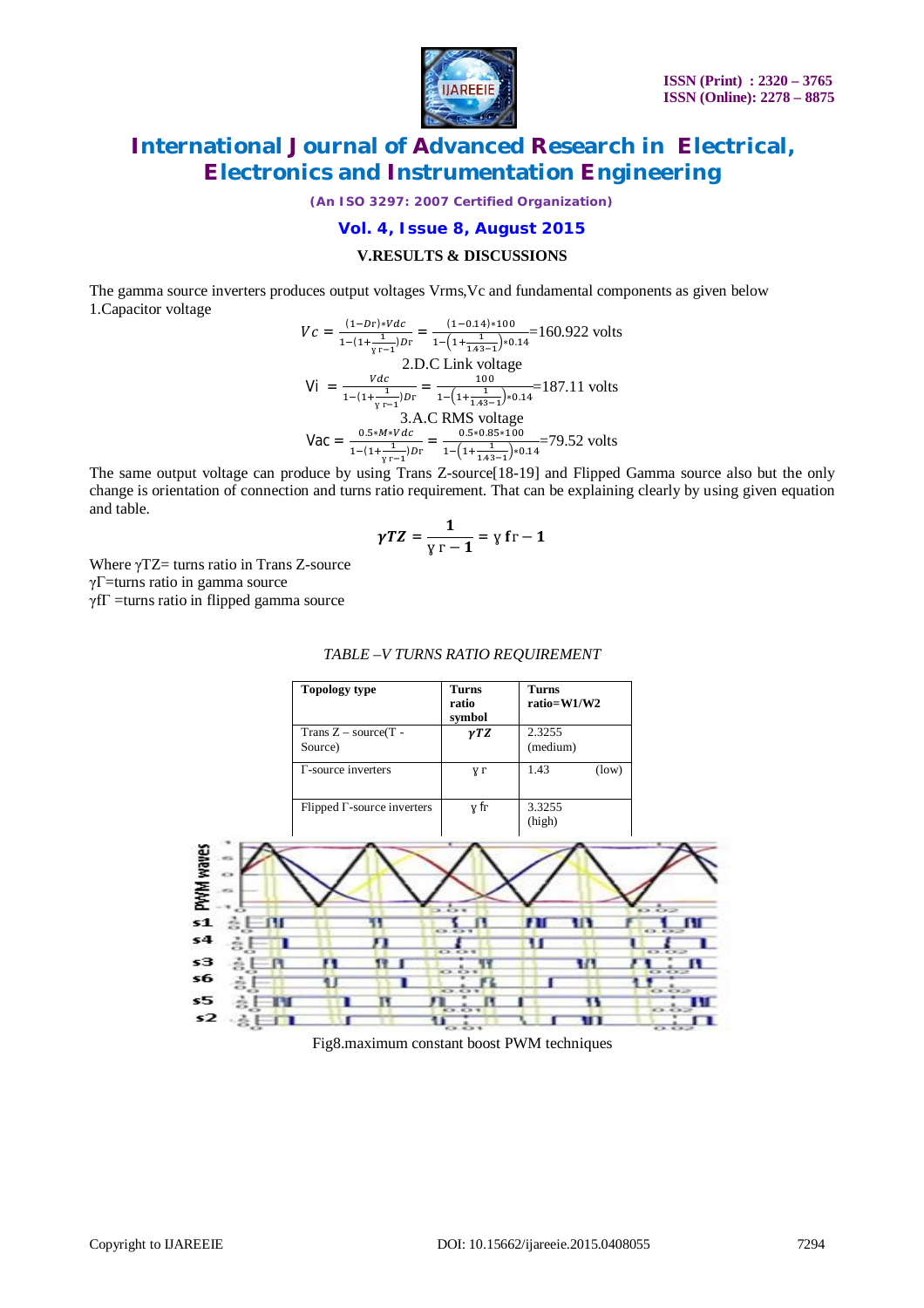

*(An ISO 3297: 2007 Certified Organization)*



Fig.(9a) Simulink input, dc-link and output waveforms of Г-Z-source inverter when in voltage-boost mode in R-LOAD



Fig. (10). Simulink input, dc-link and output waveforms of Г-Z-source inverter when in voltage-buck mode.

### **VI.CONCLUSION**

This Paper concludes the magnetically coupled Z-source Inverters are shows matured characteristics compare to tractional Z-source inverters. The Gamma source Z-source inverter requires less number of turns to produce same amplitude of output. The simulation results and tabular columns concludes same.